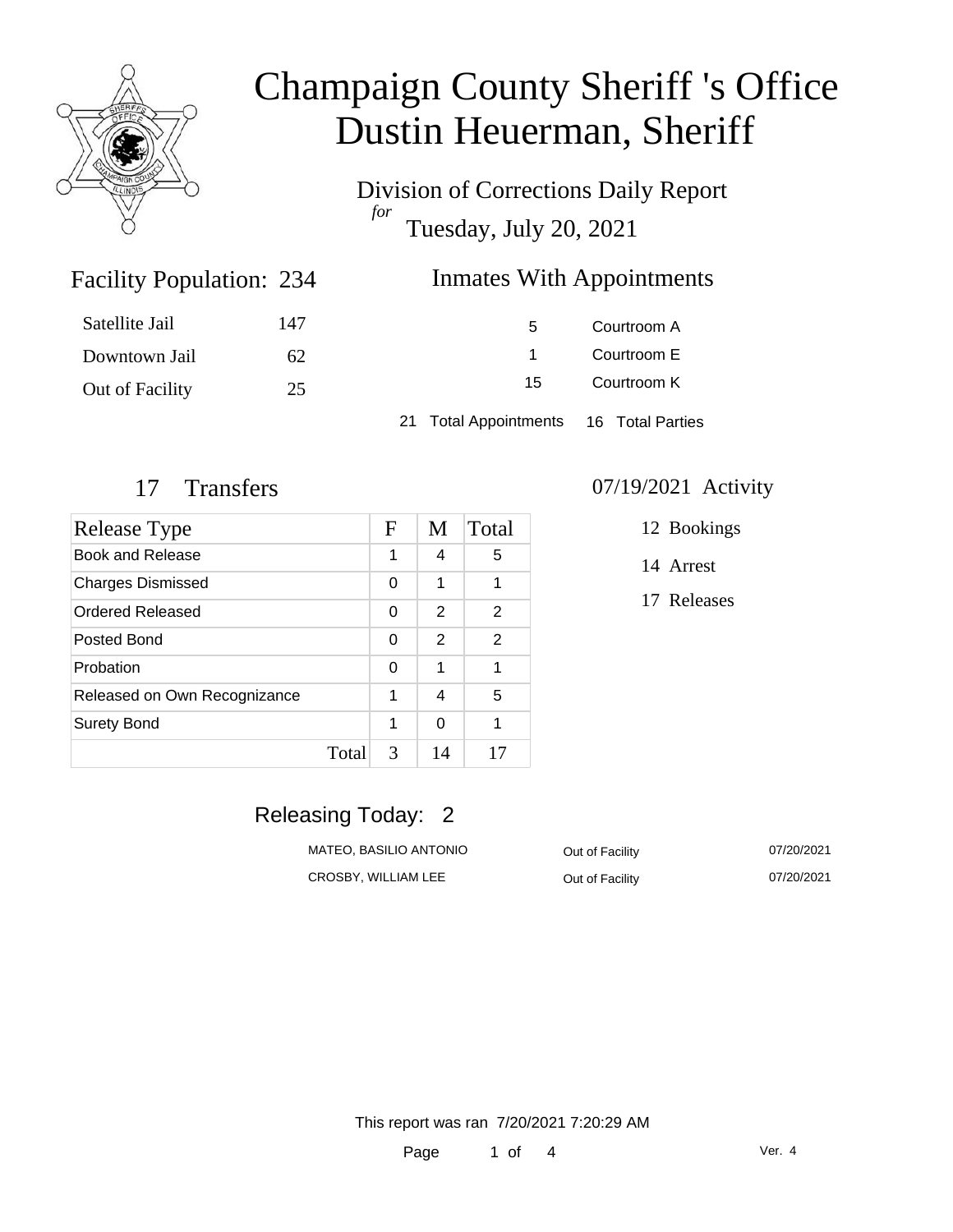

Division of Corrections Daily Report *for* Tuesday, July 20, 2021

#### Custody Status Count

- Electronic Home Dentention 23
	- Felony Arraignment 10
		- Felony Other 3
	- Felony Pre-Sentence 5
		- Felony Pre-Trial 129
	- Felony Sentenced CCSO 15
	- Felony Sentenced IDOC 17
		- Hold Other 4
	- Misdemeanor Arraignment 3
		- Misdemeanor Pre-Trial 6
			- Petition to Revoke 4
			- Remanded to DHS 14
		- Traffic Sentenced CCSO 1
			- Total 234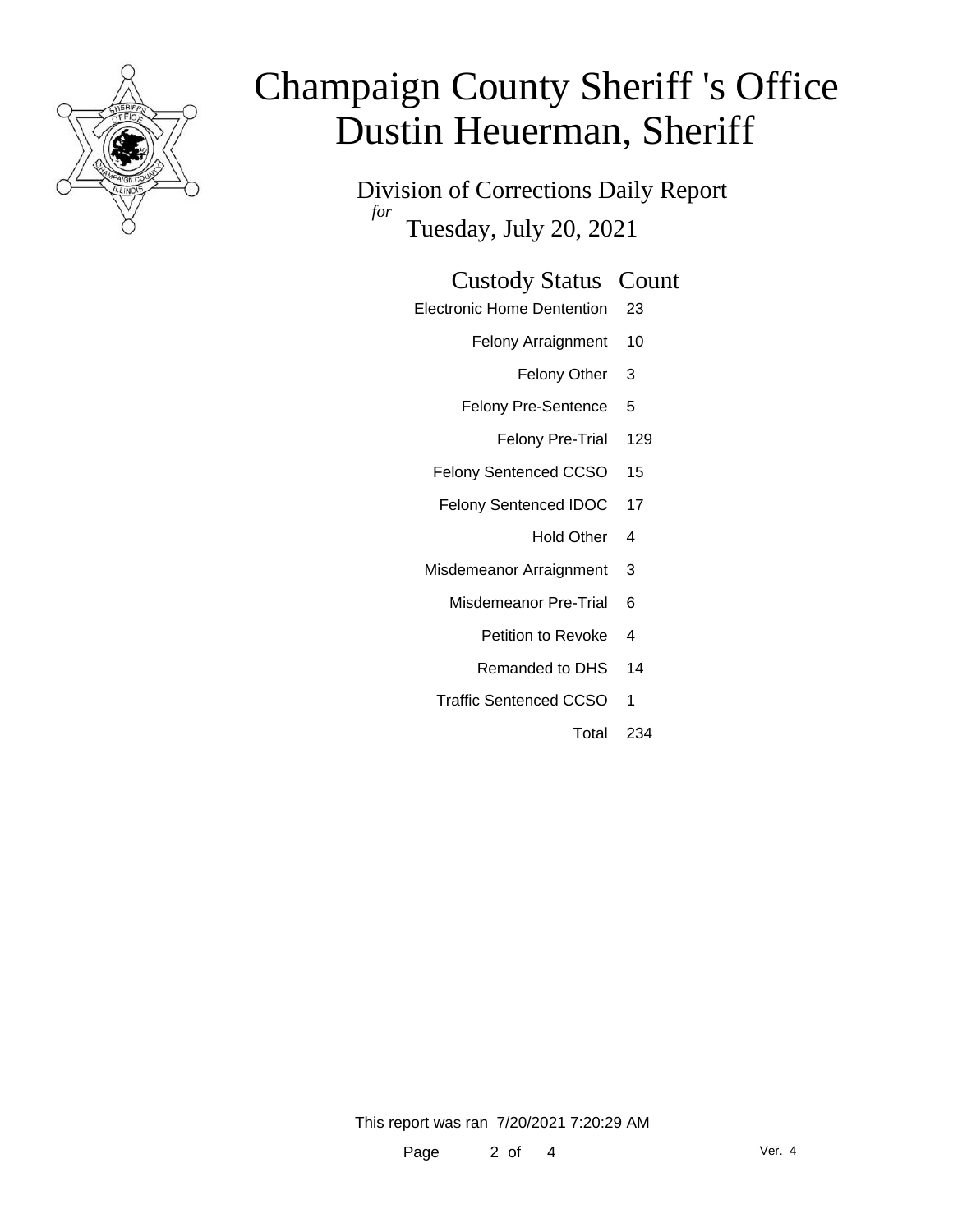

Division of Corrections Daily Report *for* Tuesday, July 20, 2021

## Inmates With Appointments

| Jailing Party Name              | Location    | Number of Records / Node |
|---------------------------------|-------------|--------------------------|
| ADAMS, WENDY DELOISE            | Courtroom E | 1 / Satellite Jail       |
|                                 | Courtroom K | 1 / Satellite Jail       |
| AMOLE, GARY BRUE                | Courtroom K | 1 / Satellite Jail       |
| AMOS, DERRICK JAMES             | Courtroom A | 1 / Satellite Jail       |
| <b>BECKLEY, ANTHONY PATRICK</b> | Courtroom K | 1 / Satellite Jail       |
| CAMPBELL, AARON JACOB           | Courtroom K | 1 / Satellite Jail       |
| <b>COFFEY, FREDRICK LOUIS</b>   | Courtroom K | 1 / Satellite Jail       |
| COWART, TORREY BENJAMEN, Junior | Courtroom A | 1 / Downtown Jail        |
| DENNING, CHARLES ROBERT         | Courtroom K | 1 / Satellite Jail       |
| HUNT, TAVARIS EARL              | Courtroom A | 2 / Downtown Jail        |
| <b>JORDAN, PATRICK RODEL</b>    | Courtroom A | 1 / Satellite Jail       |
| MALONE, KEVIN ANTONIO           | Courtroom K | 1 / Satellite Jail       |
| PETMECKY, JOHN ROBERT           | Courtroom K | 1 / Satellite Jail       |
| POLLOCK, SAMANTHA LYNN          | Courtroom K | 4 / Satellite Jail       |
| SANTOS, CLAUDIA PATRICIA        | Courtroom K | 1 / Satellite Jail       |
| STEARNS, DANIEL ANTHONY         | Courtroom K | 1 / Satellite Jail       |
| ULMER, DEANTE SHAKUR            | Courtroom K | 1 / Satellite Jail       |

### **Transfers**

| ADAMORE, D'SHAWN EDDIE                | <b>Charges Dismissed</b>     | Satellite Jail  |
|---------------------------------------|------------------------------|-----------------|
| <b>CARTER, JAMES IVORY</b>            | Posted Bond                  | Satellite Jail  |
| CROSBY, RODNESHA<br><b>DESANDSHAY</b> | <b>Surety Bond</b>           | Satellite Jail  |
| DIORIO, ANGELINA JOSEPHINE            | Released on Own Recognizance | Satellite Jail  |
| DOMINGO-DOMINGO, MATEO                | <b>Book and Release</b>      | Out of Facility |
| GORDON, ANDRE JAMISON                 | Posted Bond                  | Satellite Jail  |
| HOBAN, JULIAN LEE                     | <b>Book and Release</b>      | Out of Facility |